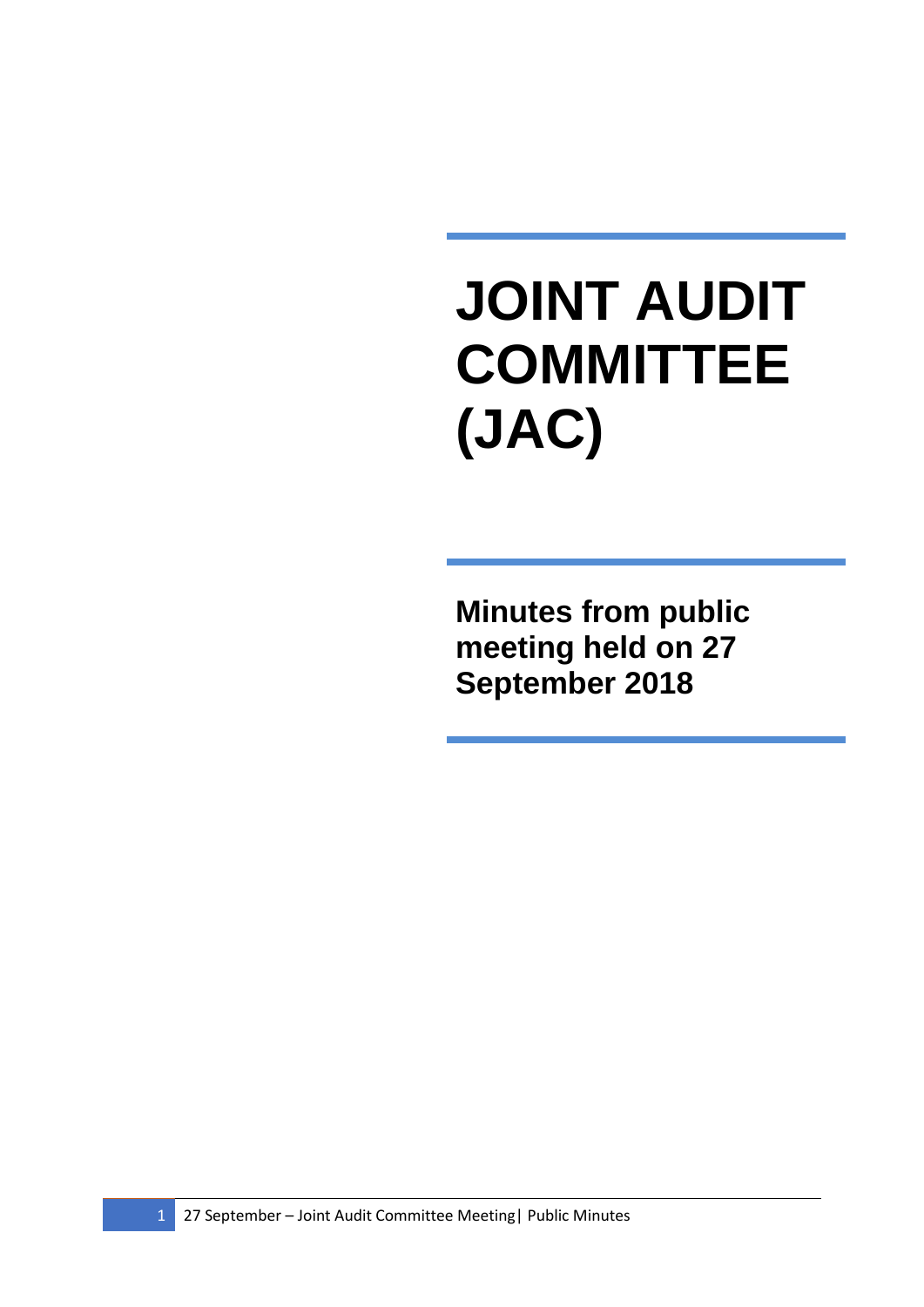

west midlands<br>police and crime commissioner



## **JOINT AUDIT COMMITTEE PUBLIC MINUTES**

Notes of the meeting held on Thursday 27 September 2018, Meeting Room LH G2 Lloyd House, Colmore Circus, B4 6NQ

| <b>Present:</b>           |                          |                                                  |
|---------------------------|--------------------------|--------------------------------------------------|
| <b>Sue Davis</b>          | $\overline{\phantom{a}}$ | Chair                                            |
| Mark Kenyon (MK)          | $\overline{\phantom{a}}$ | <b>Chief Finance Officer- PCC</b>                |
| Lynn Joyce (LJ)           | -                        | Head of Internal Audit – PCC                     |
| Gurinder Singh Josan      | -                        | Strategic Policing and Crime Board (SPCB) Member |
| Waheed Saleem (WS)        | $\overline{\phantom{a}}$ | Strategic Policing and Crime Board (SPCB) Member |
| Louisa Rolfe (DCC) (part) |                          | Deputy Chief Constable                           |
| Neil Chamberlain          | ۰.                       | Director of Commercial Services - WMP            |
| Paul Grady                | $\overline{\phantom{a}}$ | <b>Grant Thornton</b>                            |
| <b>Emily Mayne</b>        | $\overline{\phantom{a}}$ | <b>Grant Thornton</b>                            |
| Kath Holder               | $\overline{\phantom{a}}$ | Organisational Learning & Risk Manager WMP       |
| Parmila Dadra             | -                        | <b>Principal Auditor - PCC</b>                   |
| <b>Richard North</b>      | $\overline{\phantom{a}}$ | Superintendent                                   |
| <b>Nick Walton</b>        |                          | Superintendent                                   |

Plus note taker & webcaster

| 324 | <u>Item 1 - Apologies</u><br>Apologies were received from Cath Hannon, Ernie Hendricks, and Christine Barve                                                                                                                                                                                                                                                                                                                                                                                                                                                                                                                                                                                                 |
|-----|-------------------------------------------------------------------------------------------------------------------------------------------------------------------------------------------------------------------------------------------------------------------------------------------------------------------------------------------------------------------------------------------------------------------------------------------------------------------------------------------------------------------------------------------------------------------------------------------------------------------------------------------------------------------------------------------------------------|
| 325 | Item 2 - Declarations on Interest<br>No interests were noted.                                                                                                                                                                                                                                                                                                                                                                                                                                                                                                                                                                                                                                               |
| 326 | <u>Item 3 – Minutes of the last meeting:</u><br>The minutes of the June JAC were agreed as a true record. Final Minutes of June JAC<br>Minutes of the 26 July Extraordinary Meeting were agreed as a true record. Minutes of<br>the Extraordinary Meeting                                                                                                                                                                                                                                                                                                                                                                                                                                                   |
| 327 | <b>Item 4 - Matters Arising</b><br>There were 2 matters arising:<br>a. Publication of Statement of accounts<br>Mark Kenyon informed the meeting that both sets of accounts were on the respective<br>websites.<br><b>b. Information Security Risk – Kath Holder gave an update</b><br>Information security risk has now been archived on the corporate risk register.<br>$\qquad \qquad \blacksquare$<br>It is a well-managed risk.<br>$\overline{\phantom{a}}$<br>Most of the actions are completed and plans are in place for the incomplete actions.<br>$\overline{\phantom{a}}$<br>Force Exec are comfortable that the risk was being managed and were happy to<br>$\overline{\phantom{a}}$<br>archive. |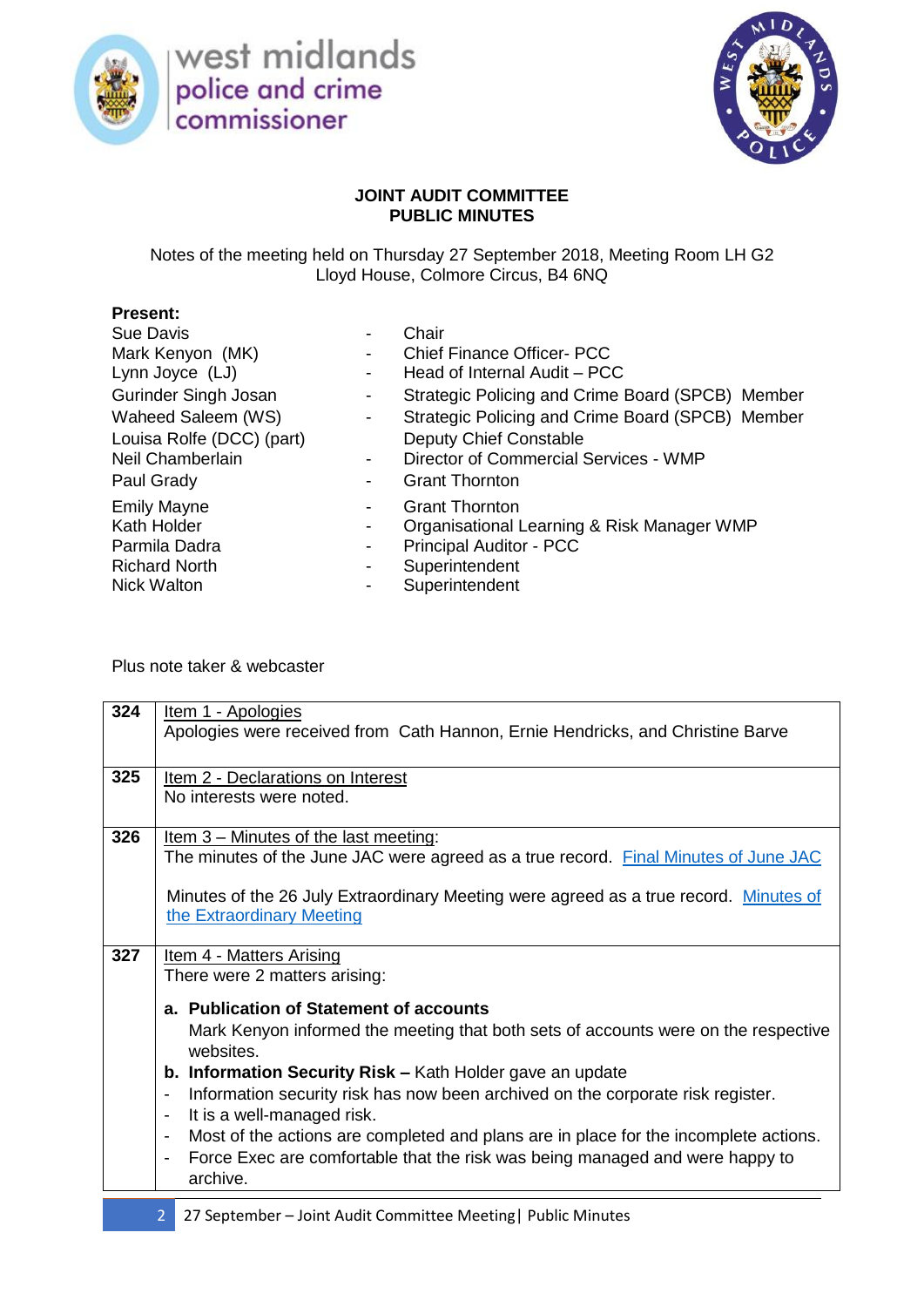| 328 | Item 5 - HMICFRS Update<br>Kath Holder gave overview of the paper. <b>HMICFRS Update</b>                                                                                                                                                                                                                                                                                                                                                                                                                                                                                                                                                                                                    |
|-----|---------------------------------------------------------------------------------------------------------------------------------------------------------------------------------------------------------------------------------------------------------------------------------------------------------------------------------------------------------------------------------------------------------------------------------------------------------------------------------------------------------------------------------------------------------------------------------------------------------------------------------------------------------------------------------------------|
|     | The Committee made the following comments:<br>Use of resources was marked as requiring improvement on the previous inspection.<br>It seems unusual that it will not be inspected in the coming inspection. (WS)                                                                                                                                                                                                                                                                                                                                                                                                                                                                             |
|     | Kath Holder responded as follows:<br>It is unusual for areas requiring improvement to be rolled over, but the inspection<br>team recognised that WMP in their force management statement have recognised<br>that there are challenges in terms of resources, and it would be odd to re-inspect<br>given that the position was going to remain the same.<br>The Force is comfortable that plans are in place to work through the challenges.<br>$\overline{\phantom{a}}$                                                                                                                                                                                                                     |
|     | Neil Chamberlain made the following comment:<br>Given the choice, the Force would prefer that the inspection team came in.<br>Actions taken, and progress being made were highlighted in the statement.<br>It would be good for them to come in next year to follow up on the progress which is<br>being made.                                                                                                                                                                                                                                                                                                                                                                              |
|     | The committee made the following comments:<br>The force management statement has used interesting methodology to do<br>inspections based on risk. If an area was previously assessed as a high risk, it would<br>seem sensible to re-inspect this area during the next inspection to allow the Force to<br>demonstrate what they are doing in these areas. This may be something which<br>needs to be raised at a more strategic level. (WS)                                                                                                                                                                                                                                                |
|     | Jonathan Jardine made the following comments:<br>The core findings when inspectors were here was that the counter terrorism threat<br>was at critical and that there was an extraordinary spike in the summer demand, and<br>the finding was that the Force does not have enough resources to manage the<br>demand that it is facing.<br>The implication of the phrase 'requires improvement' implies that the Force is not<br>-<br>using its resources well. The findings were not that the Force was inefficient, but that<br>there was so much demand, with so much resource being diverted to other activities,<br>therefore the Force was under stress. This was reflected in the FMS. |
|     | The Chair made the following comments:<br>The implications of the findings do suggest the resources are not being used<br>efficiently. If the findings was that this Force does not have enough resources to<br>deal with the demands it is facing, nobody would disagree.<br>It is worrying, as the Force has always been extremely good and extremely well<br>rated, so this impacts on reputation and morale of Force and to such an extent that<br>you would have wanted them to come back and correct.                                                                                                                                                                                 |
|     | Kath Holder responded as follows:<br>This year the Force will get gradings in the following areas: effectiveness, efficiency<br>and legitimacy – giving 3 overall gradings.<br>All 3 gradings will be produced at the same time. So the public will get a clearer of<br>view of where the Force is.                                                                                                                                                                                                                                                                                                                                                                                         |
|     | <b>Modern Slavery</b><br>Superintendent Nick Walton presented the main points of the report.                                                                                                                                                                                                                                                                                                                                                                                                                                                                                                                                                                                                |
|     | The Chair made the following comment:<br>Regarding the point on victims disengaging with the investigation, is it possible to                                                                                                                                                                                                                                                                                                                                                                                                                                                                                                                                                               |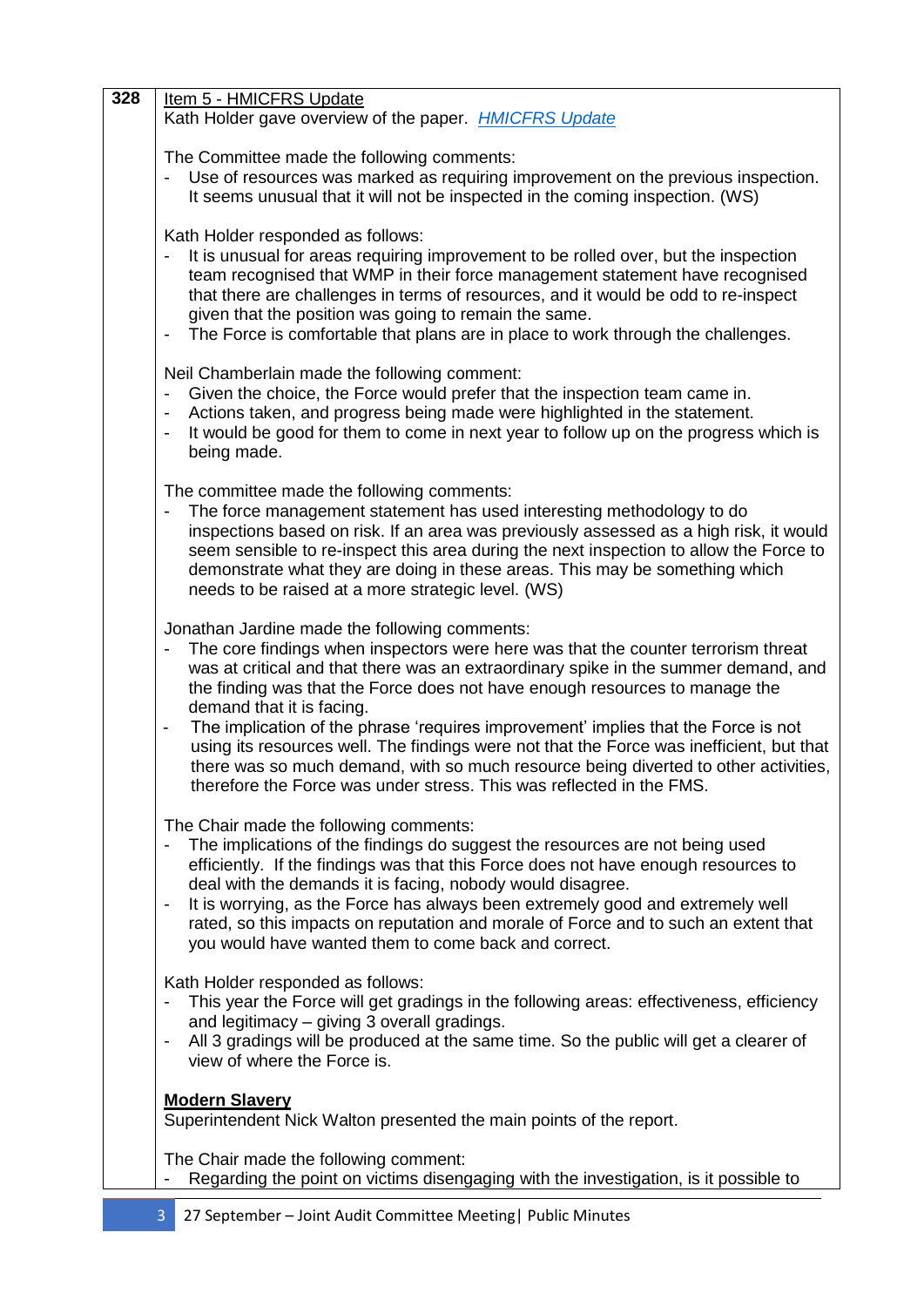adopt a similar approach as in the domestic violence report and seek to pursue a case even when the victim is not willing to engage?

Nick Walton responded as follows:

- The Force is looking to take the stance from the beginning that they will not get victim support. This was reflected in the HMIC findings of 2017.
- The Force is looking at every opportunity it can with the aim of disrupting the criminal activity but there is probably more work which can be done.
- The Force is looking at creating a West Midland's slavery and trafficking hub so all investigations will go through one route and capture tactical information.

The Committee asked the following Questions:

- All recommendations are currently open, but now appear to be near closure. Can you give any indication of when they will be complete? (GSJ)
- Even though there are time indications around all the recommendations, is it sensible to keep them open? (GSJ)
- Regarding partnerships being developed, you can in certain circumstances prosecute a perpetrator without a victim coming forward, but this is restrictive. There are other ways to prosecute without using victims of police approach. (WS)

Nick Walton responded as follows:

- The Force would value an independent view and will wait until next year's inspection before making decisions on closing recommendations.
- Confident as lead that significant progress has been made.
- Whilst the Force is still on a journey, there are still some tensions around how cases are investigated, so it is sensible to keep the recommendations open until the next inspection takes place. It feels premature to close them at this time.
- We will need to get better at mapping and identifying those individuals who are exploiters. We now have defined group of partners coming around the table on monthly basis to look at information and intelligence. There is some work ongoing with GLAA at car washes as this is a national issue.
- The Force cannot tackle these issues singularly and will be relying heavily on partners and work is far more joined up.

The Chair made the following comments:

- It seems wise to have progress verified as this would give confidence.
- Committee will not come back to this subject until it had been re-inspected.
- The Chair thanked Superintendent Walton for the report.

## **Domestic Abuse**

Superintendent Richard North gave an update on the outstanding recommendations.

The Committee asked the following questions:

- Looking at the first recommendation and the change in being able to look at different sections of information recorded in DASH rather than that given by victims. Is this an easy option? (GSJ)
- Could the adjustments made to the DASH assessments have affected the quality of what is recorded and have a knock on effect on the investigation? (GSJ)
- Are you seeing a pattern of people reporting domestic violence who are using it as a means for something else? (WS)
- Will things like DDI and other mechanics allow you to become more intelligent at identifying potential perpetrators who are potentially high risk allowing partners to intervene? (WS)
- What data do you collect in respect DVPNs and DVPOs in terms of trends and effectiveness over period of time? (GSJ)

Superintendent North responded as follows: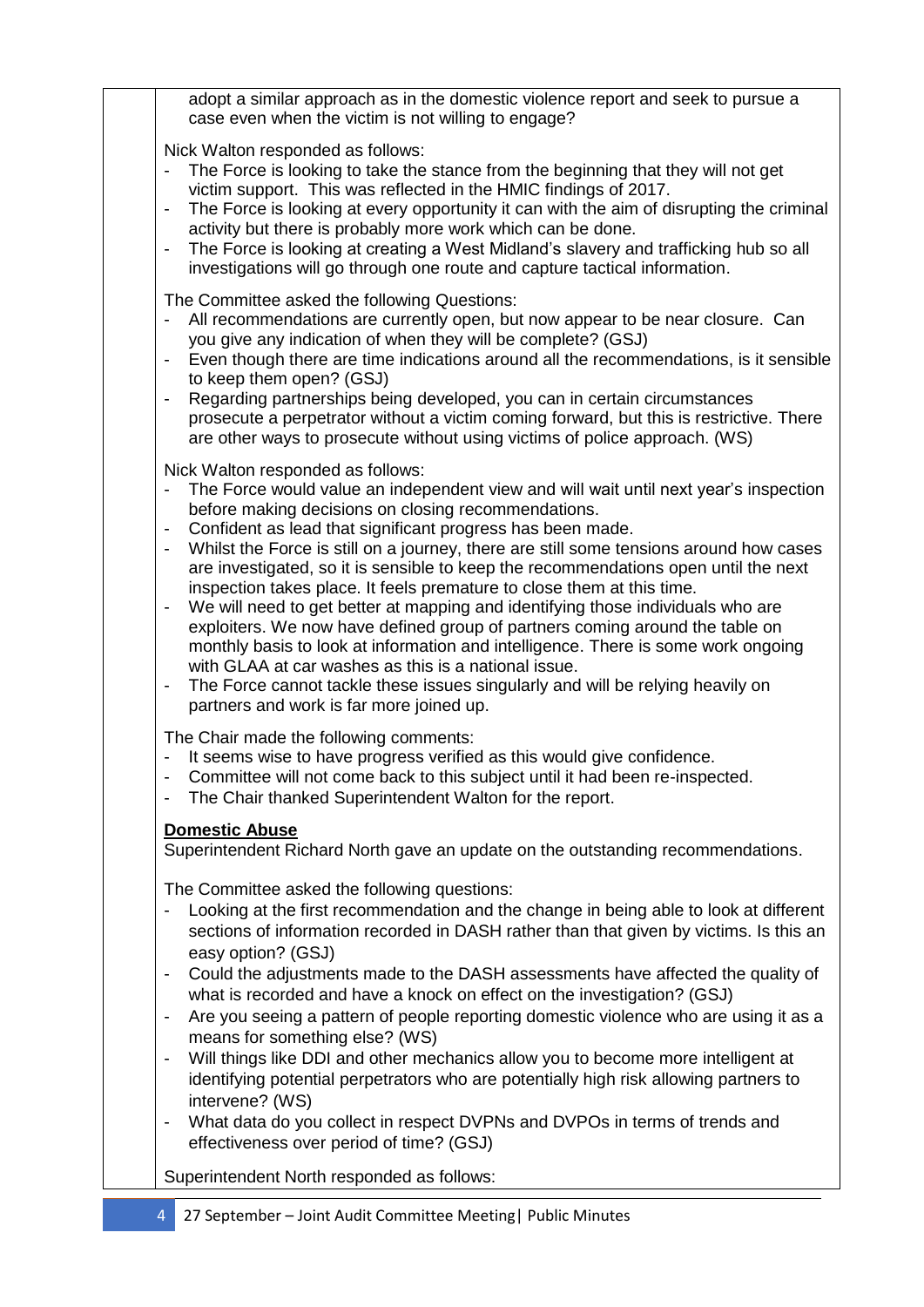|     | The information on the DASH app is done with victims so the responding officer may<br>arrest the offender, then sit with victim to complete the DASH assessment.<br>The app reduces the need for another form to be filled out. On completion it is<br>$\overline{\phantom{0}}$<br>electronically connected with the crime report and goes straight into system. It allows<br>us to drive officer performance.<br>Officers are now directed to record what they hear when they attend the scene in<br>$\overline{\phantom{a}}$<br>order to build a bigger picture, even if the victim doesn't engage in the process.<br>With the app we can look at why victims are not engaging, and at whether the officer<br>$\overline{\phantom{0}}$<br>could have done more to get the victim to engage, e.g. the attitude of the officer can<br>be looked at.<br>The majority of people report domestic violence after they have suffered long periods<br>$\overline{\phantom{0}}$ |
|-----|--------------------------------------------------------------------------------------------------------------------------------------------------------------------------------------------------------------------------------------------------------------------------------------------------------------------------------------------------------------------------------------------------------------------------------------------------------------------------------------------------------------------------------------------------------------------------------------------------------------------------------------------------------------------------------------------------------------------------------------------------------------------------------------------------------------------------------------------------------------------------------------------------------------------------------------------------------------------------|
|     | of abuse. There are times when people abuse the system to resolve complex issues<br>within their family, but the majority of victims are genuine.<br>We are moving away from talking about domestic violence as physical assault and<br>$\overline{\phantom{0}}$<br>visible injury. Non-violent abuse can have a toxic effect on people's lives and this is<br>being developed by college of policing in the risk assessment.<br>Regarding effectiveness of DVPNs and DVPOs, the reason we would pursue these<br>$\qquad \qquad \blacksquare$<br>is if there is an ongoing risk to a victim that we can't protect via other means. It gives<br>us a window of 28 days to reduce the risk. Going forward we are reporting data<br>around these more accurately.                                                                                                                                                                                                           |
|     | The Chair asked whether the Force was expecting a re-inspection in future.<br>Kath Holder advised that domestic abuse is featuring as a strand in the Integrated PEEL<br>Assessment and the force liaison lead will be looking a previous recommendations to<br>understand how close the force is with closing some of them off. This will form part of<br>the November inspection.                                                                                                                                                                                                                                                                                                                                                                                                                                                                                                                                                                                      |
|     | The Chair made the following comments:<br>Committee will not come back to this subject until it had been re-inspected.<br>This is a very helpful summary of the progress being made.<br>-                                                                                                                                                                                                                                                                                                                                                                                                                                                                                                                                                                                                                                                                                                                                                                                |
| 329 | Item 6 Risk Management Update, including Force Risk Register and OPCC Risk<br>Register                                                                                                                                                                                                                                                                                                                                                                                                                                                                                                                                                                                                                                                                                                                                                                                                                                                                                   |
|     | Force risk register<br>Kath presented the main points of the paper Risk Management Update - Force                                                                                                                                                                                                                                                                                                                                                                                                                                                                                                                                                                                                                                                                                                                                                                                                                                                                        |
|     | The Chair said that the risks had been clearly described in the paper.                                                                                                                                                                                                                                                                                                                                                                                                                                                                                                                                                                                                                                                                                                                                                                                                                                                                                                   |
|     | The Committee asked the following questions:<br>Are you confident that the disclosure controls currently in place are sufficient for the<br>risk to be downgraded and that mitigation enables this risk to be moved to amber?<br>(WS)                                                                                                                                                                                                                                                                                                                                                                                                                                                                                                                                                                                                                                                                                                                                    |
|     | One of biggest risks is around data disclosure and abstracting the relevant data and<br>$\overline{\phantom{a}}$<br>not clear how this is being mitigated from comments included. How are handheld<br>devices being mitigated? (WS)                                                                                                                                                                                                                                                                                                                                                                                                                                                                                                                                                                                                                                                                                                                                      |
|     | Kath Holder responded as follows:<br>There is a lot of scrutiny and strict governance around disclosure. Detective<br>-<br>Superintendent Mark Payne is tactical lead for this area and brings a lot of<br>understanding around disclosure issues.<br>There are tactical meetings within FCID and PPU to review investigations to make<br>$\overline{\phantom{a}}$                                                                                                                                                                                                                                                                                                                                                                                                                                                                                                                                                                                                       |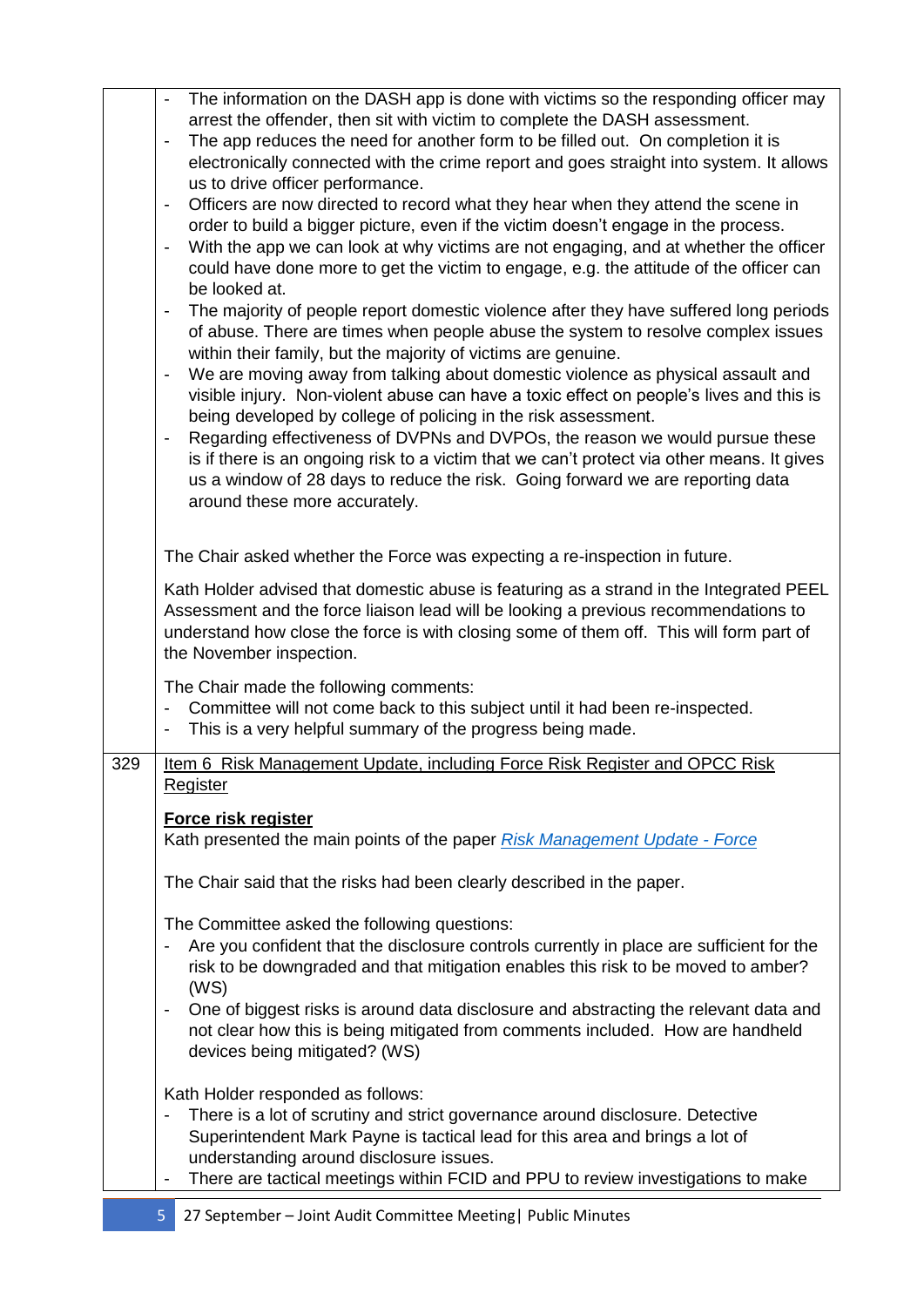| sure all disclosure requirements are being met and understood.<br>West Midlands Police is carrying out scrutiny work in-house as there are delays in<br>$\overline{\phantom{0}}$<br>the national work and they do not feel it appropriate to wait for some of this work to<br>be in place.<br>The risks are written by the ACC and tactical lead who manage the disclosure,<br>$\overline{\phantom{0}}$<br>around their concerns.<br>In terms of digital capture and data extraction the Force has undertaken a lot of work<br>in this area. There is a project in the New Ways of Investigating programme looking<br>at this. New kiosks are in place around the force to do more fast time capture of data<br>and being able to extract data from devices<br>There is increased capability around this, so the Force is comfortable with the risk<br>-<br>around this.<br>The Chair suggested that if the level of this risk has not moved by the time of the next<br>meeting, it would be good to look at this risk in more detail, and would ask the Force to<br>give more detail and the working lead be invited to the meeting.<br>Neil Chamberlain responded as follows:<br>This is still a work in progress. The Force was aware that his is a very serious risk,<br>and it will be recommended that FCID give a more detailed update.<br>Lynn Joyce made the following comment:<br>There is currently an audit underway on disclosure which will be picking up on some<br>of the areas discussed i.e. digital evidence, and how the Force is working closely<br>with CPS. The outcome will possibly be reported at the next meeting.<br>The Committee asked the following questions:<br>What risk assessment has been made around the hosting of the Commonwealth<br>Games? (GSJ)<br>Kath Holder responded as follows:<br>The Force is very much sited on the Commonwealth games.<br>Lots of preparation is taking place, but it has not yet been flagged as a risk that<br>needs to be managed on the corporate risk register.<br>This may change during planning stages.<br>$\overline{\phantom{a}}$<br>The Chair made the following comments:<br>One of the new risks had not yet been appointed a working lead. Can it this be<br>flagged once a lead has been appointed.<br>PCC risk register:<br>Mark Kenyon presented the paper. Risk Management Update - PCC<br>The Chair asked whether the Force and the PCC's were using the same scoring matrix.<br>Mark Kenyon responded that the PCC used a 5 x 5 matrix. He was unsure about how<br>the Force matrix worked.<br>The Chair suggested a meeting to discuss this as it would be helpful to know if it would<br>make sense to use the same matrix, making it clearer for members and anyone external<br>looking at it.<br>Jonathan Jardine made the following comments: |  |
|--------------------------------------------------------------------------------------------------------------------------------------------------------------------------------------------------------------------------------------------------------------------------------------------------------------------------------------------------------------------------------------------------------------------------------------------------------------------------------------------------------------------------------------------------------------------------------------------------------------------------------------------------------------------------------------------------------------------------------------------------------------------------------------------------------------------------------------------------------------------------------------------------------------------------------------------------------------------------------------------------------------------------------------------------------------------------------------------------------------------------------------------------------------------------------------------------------------------------------------------------------------------------------------------------------------------------------------------------------------------------------------------------------------------------------------------------------------------------------------------------------------------------------------------------------------------------------------------------------------------------------------------------------------------------------------------------------------------------------------------------------------------------------------------------------------------------------------------------------------------------------------------------------------------------------------------------------------------------------------------------------------------------------------------------------------------------------------------------------------------------------------------------------------------------------------------------------------------------------------------------------------------------------------------------------------------------------------------------------------------------------------------------------------------------------------------------------------------------------------------------------------------------------------------------------------------------------------------------------------------------------------------------------------------------------------------------------------------------------------------------------------------------------------------------------------------------------------------|--|
|                                                                                                                                                                                                                                                                                                                                                                                                                                                                                                                                                                                                                                                                                                                                                                                                                                                                                                                                                                                                                                                                                                                                                                                                                                                                                                                                                                                                                                                                                                                                                                                                                                                                                                                                                                                                                                                                                                                                                                                                                                                                                                                                                                                                                                                                                                                                                                                                                                                                                                                                                                                                                                                                                                                                                                                                                                            |  |
|                                                                                                                                                                                                                                                                                                                                                                                                                                                                                                                                                                                                                                                                                                                                                                                                                                                                                                                                                                                                                                                                                                                                                                                                                                                                                                                                                                                                                                                                                                                                                                                                                                                                                                                                                                                                                                                                                                                                                                                                                                                                                                                                                                                                                                                                                                                                                                                                                                                                                                                                                                                                                                                                                                                                                                                                                                            |  |
|                                                                                                                                                                                                                                                                                                                                                                                                                                                                                                                                                                                                                                                                                                                                                                                                                                                                                                                                                                                                                                                                                                                                                                                                                                                                                                                                                                                                                                                                                                                                                                                                                                                                                                                                                                                                                                                                                                                                                                                                                                                                                                                                                                                                                                                                                                                                                                                                                                                                                                                                                                                                                                                                                                                                                                                                                                            |  |
|                                                                                                                                                                                                                                                                                                                                                                                                                                                                                                                                                                                                                                                                                                                                                                                                                                                                                                                                                                                                                                                                                                                                                                                                                                                                                                                                                                                                                                                                                                                                                                                                                                                                                                                                                                                                                                                                                                                                                                                                                                                                                                                                                                                                                                                                                                                                                                                                                                                                                                                                                                                                                                                                                                                                                                                                                                            |  |
|                                                                                                                                                                                                                                                                                                                                                                                                                                                                                                                                                                                                                                                                                                                                                                                                                                                                                                                                                                                                                                                                                                                                                                                                                                                                                                                                                                                                                                                                                                                                                                                                                                                                                                                                                                                                                                                                                                                                                                                                                                                                                                                                                                                                                                                                                                                                                                                                                                                                                                                                                                                                                                                                                                                                                                                                                                            |  |
|                                                                                                                                                                                                                                                                                                                                                                                                                                                                                                                                                                                                                                                                                                                                                                                                                                                                                                                                                                                                                                                                                                                                                                                                                                                                                                                                                                                                                                                                                                                                                                                                                                                                                                                                                                                                                                                                                                                                                                                                                                                                                                                                                                                                                                                                                                                                                                                                                                                                                                                                                                                                                                                                                                                                                                                                                                            |  |
|                                                                                                                                                                                                                                                                                                                                                                                                                                                                                                                                                                                                                                                                                                                                                                                                                                                                                                                                                                                                                                                                                                                                                                                                                                                                                                                                                                                                                                                                                                                                                                                                                                                                                                                                                                                                                                                                                                                                                                                                                                                                                                                                                                                                                                                                                                                                                                                                                                                                                                                                                                                                                                                                                                                                                                                                                                            |  |
|                                                                                                                                                                                                                                                                                                                                                                                                                                                                                                                                                                                                                                                                                                                                                                                                                                                                                                                                                                                                                                                                                                                                                                                                                                                                                                                                                                                                                                                                                                                                                                                                                                                                                                                                                                                                                                                                                                                                                                                                                                                                                                                                                                                                                                                                                                                                                                                                                                                                                                                                                                                                                                                                                                                                                                                                                                            |  |
|                                                                                                                                                                                                                                                                                                                                                                                                                                                                                                                                                                                                                                                                                                                                                                                                                                                                                                                                                                                                                                                                                                                                                                                                                                                                                                                                                                                                                                                                                                                                                                                                                                                                                                                                                                                                                                                                                                                                                                                                                                                                                                                                                                                                                                                                                                                                                                                                                                                                                                                                                                                                                                                                                                                                                                                                                                            |  |
|                                                                                                                                                                                                                                                                                                                                                                                                                                                                                                                                                                                                                                                                                                                                                                                                                                                                                                                                                                                                                                                                                                                                                                                                                                                                                                                                                                                                                                                                                                                                                                                                                                                                                                                                                                                                                                                                                                                                                                                                                                                                                                                                                                                                                                                                                                                                                                                                                                                                                                                                                                                                                                                                                                                                                                                                                                            |  |
|                                                                                                                                                                                                                                                                                                                                                                                                                                                                                                                                                                                                                                                                                                                                                                                                                                                                                                                                                                                                                                                                                                                                                                                                                                                                                                                                                                                                                                                                                                                                                                                                                                                                                                                                                                                                                                                                                                                                                                                                                                                                                                                                                                                                                                                                                                                                                                                                                                                                                                                                                                                                                                                                                                                                                                                                                                            |  |
|                                                                                                                                                                                                                                                                                                                                                                                                                                                                                                                                                                                                                                                                                                                                                                                                                                                                                                                                                                                                                                                                                                                                                                                                                                                                                                                                                                                                                                                                                                                                                                                                                                                                                                                                                                                                                                                                                                                                                                                                                                                                                                                                                                                                                                                                                                                                                                                                                                                                                                                                                                                                                                                                                                                                                                                                                                            |  |
|                                                                                                                                                                                                                                                                                                                                                                                                                                                                                                                                                                                                                                                                                                                                                                                                                                                                                                                                                                                                                                                                                                                                                                                                                                                                                                                                                                                                                                                                                                                                                                                                                                                                                                                                                                                                                                                                                                                                                                                                                                                                                                                                                                                                                                                                                                                                                                                                                                                                                                                                                                                                                                                                                                                                                                                                                                            |  |
|                                                                                                                                                                                                                                                                                                                                                                                                                                                                                                                                                                                                                                                                                                                                                                                                                                                                                                                                                                                                                                                                                                                                                                                                                                                                                                                                                                                                                                                                                                                                                                                                                                                                                                                                                                                                                                                                                                                                                                                                                                                                                                                                                                                                                                                                                                                                                                                                                                                                                                                                                                                                                                                                                                                                                                                                                                            |  |
|                                                                                                                                                                                                                                                                                                                                                                                                                                                                                                                                                                                                                                                                                                                                                                                                                                                                                                                                                                                                                                                                                                                                                                                                                                                                                                                                                                                                                                                                                                                                                                                                                                                                                                                                                                                                                                                                                                                                                                                                                                                                                                                                                                                                                                                                                                                                                                                                                                                                                                                                                                                                                                                                                                                                                                                                                                            |  |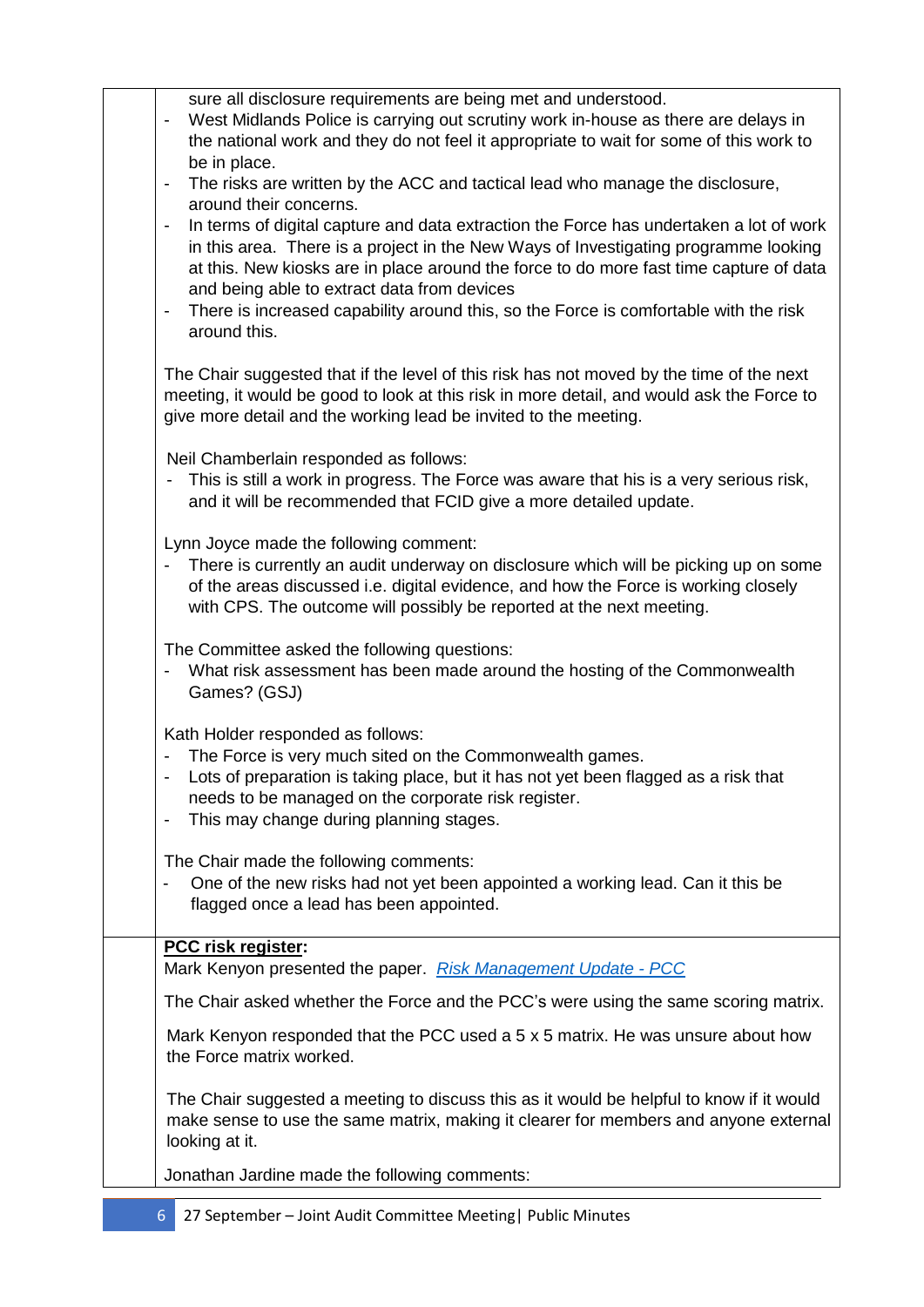|     | Both registers are trying to do different things. The PCC's register is based on the<br>Police and Crime Plan, although there are objectives which are not in the plan which<br>have been added to the register.<br>Can certainly look at score matrixes to understand the approach which the Force is<br>$\overline{\phantom{a}}$<br>taking.<br>Mark Kenyon made the following comments<br>The matrix is structured in a methodical way around the delivery of the Police and<br>Crime plan.<br>It is structured to show risks, objectives and proposed solutions.                                                                                                                                                                                                                                                                                                    |
|-----|------------------------------------------------------------------------------------------------------------------------------------------------------------------------------------------------------------------------------------------------------------------------------------------------------------------------------------------------------------------------------------------------------------------------------------------------------------------------------------------------------------------------------------------------------------------------------------------------------------------------------------------------------------------------------------------------------------------------------------------------------------------------------------------------------------------------------------------------------------------------|
| 330 | Item 7 Internal Audit Update:                                                                                                                                                                                                                                                                                                                                                                                                                                                                                                                                                                                                                                                                                                                                                                                                                                          |
|     | Parmila Dadra presented the report: <i>Internal Audit Update</i>                                                                                                                                                                                                                                                                                                                                                                                                                                                                                                                                                                                                                                                                                                                                                                                                       |
|     | The Chair made the following comment:<br>Some of the issues with first audit where limited assurance was given had already<br>been explored earlier in the meeting.                                                                                                                                                                                                                                                                                                                                                                                                                                                                                                                                                                                                                                                                                                    |
|     | The Committee asked the following questions:<br>It is good to note two substantial assurances. Are there any lessons to be learnt by<br>other parts of the organisation about are they are managing controls and the<br>principles of putting systems in place? (WS)                                                                                                                                                                                                                                                                                                                                                                                                                                                                                                                                                                                                   |
|     | Regarding uniformed managed service, is there another risk in that someone could<br>take a uniform and impersonate an officer?                                                                                                                                                                                                                                                                                                                                                                                                                                                                                                                                                                                                                                                                                                                                         |
|     | Lynn Joyce responded as follows:<br>There was one covert fund audit that received reasonable rather than substantial<br>assurance. The weakness identified was around management control checks, which<br>have come out as a common theme in the past particularly around financial systems.<br>We do take good practice from audits and try to embed these into other processes<br>through the recommendation process.<br>The audit of NUMS focussed on a new contract ordering process. The audit did not<br>$\blacksquare$<br>look at the back end, i.e. when a uniform is disposed of, but it can certainly be looked                                                                                                                                                                                                                                              |
|     | into and findings reported back to the committee.<br>The Chair made the following comments:                                                                                                                                                                                                                                                                                                                                                                                                                                                                                                                                                                                                                                                                                                                                                                            |
|     | There have been several instances of uniforms arriving at site but never reaching the<br>intended person/place, this implies a risk.                                                                                                                                                                                                                                                                                                                                                                                                                                                                                                                                                                                                                                                                                                                                   |
|     | Neil Chamberlain responded as follows:<br>There is a set process for returning kit as an officer leaves<br>WMP went live with the National Uniform Managed Services in September 2017.<br>$\overline{\phantom{m}}$<br>There were a few challenges to begin around supply availability, increased<br>recruitment - large swell of supply and demand.<br>Uniforms are currently delivered to secure key points around the Force with access<br>$\qquad \qquad -$<br>to officers only. Because of demand initially, lots of deliveries to single points, and<br>there is potential that officer took the wrong kit. This was for short period of time.<br>Lessons have been learnt from when this was not the case and a lot of processes<br>$\qquad \qquad -$<br>have been put in place around the access points, signage etc.<br>The Chair made the following comments: |
|     | It seems like an assumption is being made that uniform has actually arrived at the<br>site and another officer is using it. It is not clear from the report how many uniforms<br>are missing, and without the specifics, this feels worrying without knowing scale.                                                                                                                                                                                                                                                                                                                                                                                                                                                                                                                                                                                                    |
|     | 27 September - Joint Audit Committee Meeting   Public Minutes<br>7                                                                                                                                                                                                                                                                                                                                                                                                                                                                                                                                                                                                                                                                                                                                                                                                     |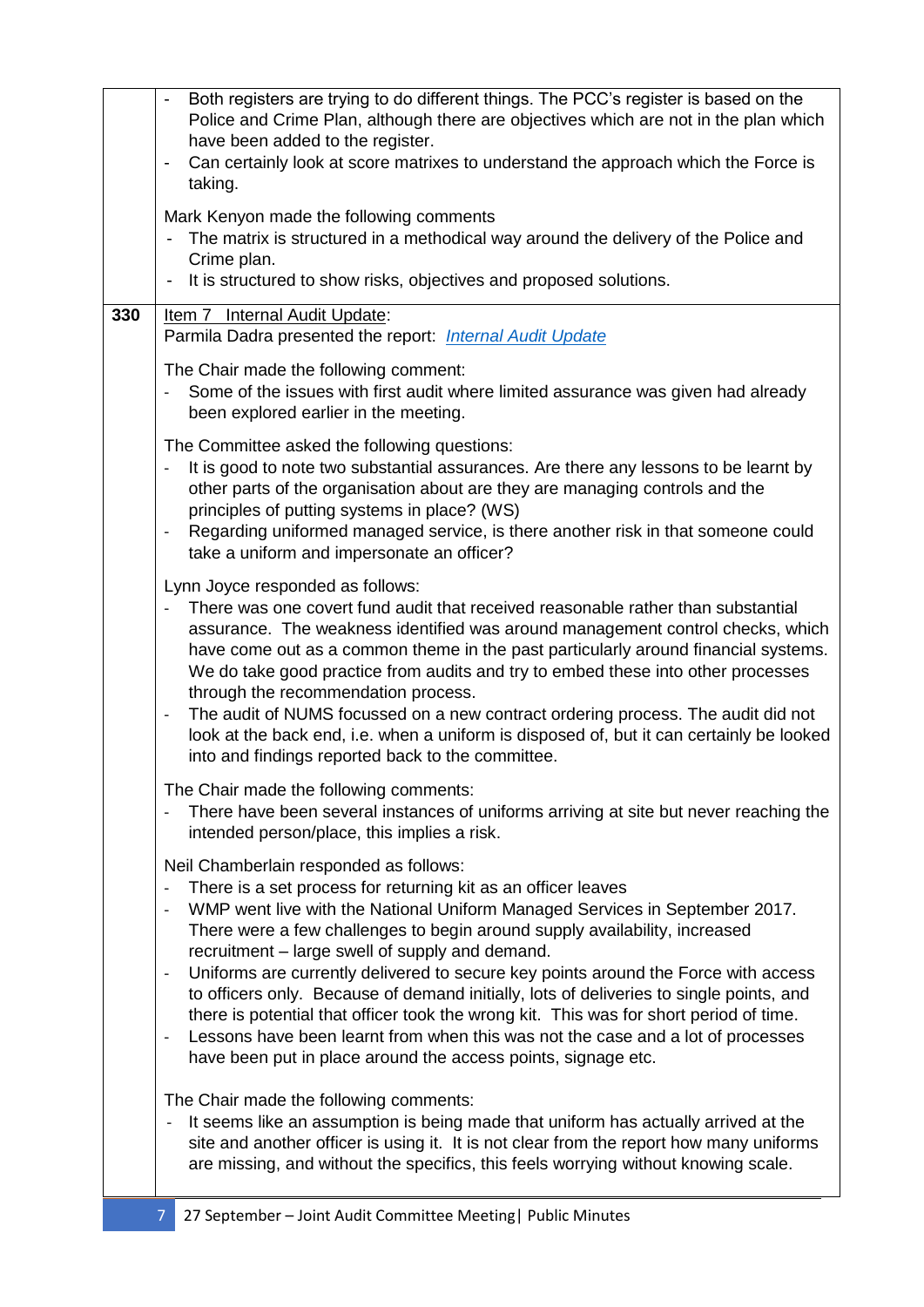|     | Lynn Joyce responded as follow:<br>It is difficult to quantify the scale. I do not think this is a big issue, but cannot currently<br>confirm this.                                                                                                                                                                                                                                                                                                                                                                                                                                                                                                                                                                                     |
|-----|-----------------------------------------------------------------------------------------------------------------------------------------------------------------------------------------------------------------------------------------------------------------------------------------------------------------------------------------------------------------------------------------------------------------------------------------------------------------------------------------------------------------------------------------------------------------------------------------------------------------------------------------------------------------------------------------------------------------------------------------|
|     | It is an issue that can be looked at next time in terms of trying to quantify this.<br>$\overline{\phantom{a}}$<br>All officers have a quota of uniforms allocated to them so there is not a risk around<br>$\qquad \qquad -$<br>officers continuously ordering uniforms without being monitored.                                                                                                                                                                                                                                                                                                                                                                                                                                       |
|     | The Committee made the following comments:<br>There is significant risk here. Not that a uniform is missing, but that it may not be<br>with an officer. There is more than one access point, and no central oversight of<br>items coming in and going out. There is also a financial risk if kit is not located and<br>then needs to be reordered. (WS)                                                                                                                                                                                                                                                                                                                                                                                 |
|     | Neil Chamberlain responded as follows:<br>My Services Portal is developed so that officers can only order kit via the portal.<br>$\blacksquare$<br>There are controls on what they can order, and it is the officer's personal<br>responsibility to ensure that that they receive what they have ordered and only they<br>are using the kit when it arrives.<br>I don't see this as a significant risk. Good time to do a follow up looking at these<br>$\overline{\phantom{a}}$<br>issues and what action has been take, we have a lot better management information<br>and it would it be useful for this report to come back to the committee.                                                                                       |
|     | The Chair made the following comments:<br>Without knowing the scale of the issue, there are uniforms which were ordered, paid<br>for and arrived but we do not know where they are.<br>I would like a report around the scale of lost uniforms which identifies where they are.<br>$\overline{\phantom{a}}$                                                                                                                                                                                                                                                                                                                                                                                                                             |
|     | The Committee asked the following question:<br>A significant number of recommendations have been outstanding for quite a while,<br>$\blacksquare$<br>and only a few have been updated recently. What is the management protocol<br>around these? (GSJ)                                                                                                                                                                                                                                                                                                                                                                                                                                                                                  |
|     | Lynn Joyce responded as follows:<br>Following each audit, there is a follow up in six months, then another one in 3<br>months if necessary.<br>Most of these will have been followed up in the last 3 months, and if not, will be in the<br>$\overline{\phantom{a}}$<br>process of being followed up.<br>We have gone through a number of these and know that management is working on<br>$\qquad \qquad -$<br>them as they have had recent conversations.<br>Occasionally the follow up may slip by a couple of months due to system issues.<br>$\overline{\phantom{a}}$<br>If someone informs internal audit that a recommendation has been implemented, it<br>$\overline{\phantom{a}}$<br>will not be closed until evidence is seen. |
| 331 | <b>Item 8 Treasury Management Update</b><br>Mark Kenyon went through report. Treasury Management Update                                                                                                                                                                                                                                                                                                                                                                                                                                                                                                                                                                                                                                 |
|     | The Committee asked the following questions:<br>Should we be continuing to invest in local authorities, given their exposure to<br>$\overline{\phantom{a}}$<br>bankruptcy? (WS)<br>We could gain more with more prudent investments which would allow us to bring in<br>$\qquad \qquad \blacksquare$<br>more income without the need to borrow. We could then fund other tactical<br>developments (WS).<br>Mark Kenyon responded as follows:                                                                                                                                                                                                                                                                                            |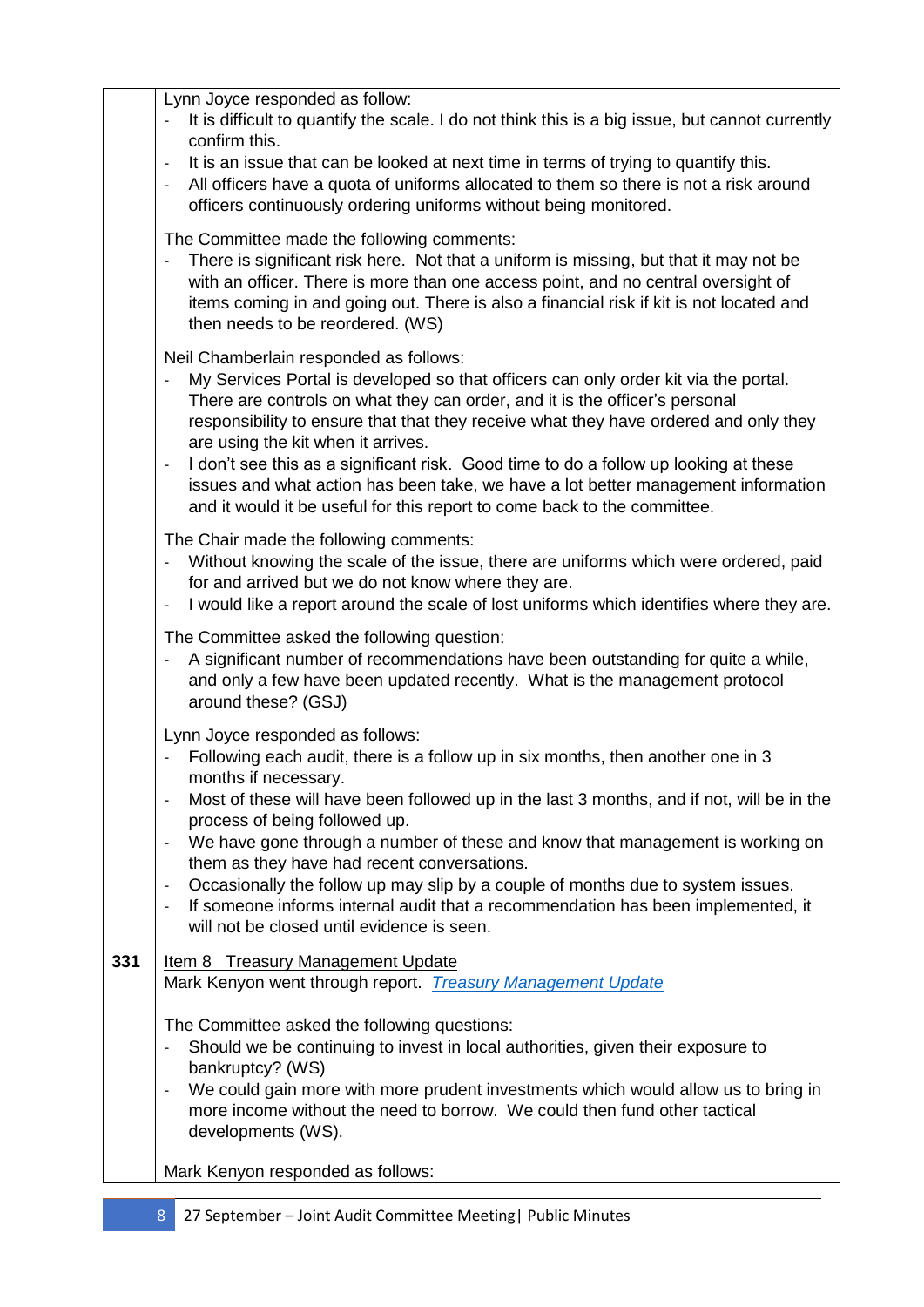|     | In terms of local authority issues, we watch closely what is happening. Local<br>$\overline{\phantom{0}}$<br>authorities cannot go bankrupt so they will honour the investments. We are<br>confident those investments are secure.<br>We rely on the treasury advice asset services to provide robust advice.<br>$\overline{\phantom{a}}$<br>There are specific principles in terms of our investment around assurity that money<br>$\frac{1}{2}$<br>will come back.                                                                                                                   |
|-----|----------------------------------------------------------------------------------------------------------------------------------------------------------------------------------------------------------------------------------------------------------------------------------------------------------------------------------------------------------------------------------------------------------------------------------------------------------------------------------------------------------------------------------------------------------------------------------------|
|     | The Chair asked the following question:<br>There are some local authorities where return is significantly higher. Are our<br>investments one off opportunities?                                                                                                                                                                                                                                                                                                                                                                                                                        |
|     | Mark Kenyon responded as follows:<br>Circumstances need to be set for local authorities and their need at the time.                                                                                                                                                                                                                                                                                                                                                                                                                                                                    |
|     | Jonathan Jardine bought the following to committees' attention:<br>It is the Combined Authority's intention to assume responsibility for WMP.<br>$\overline{\phantom{a}}$<br>This is speculative at the moment, but he is aware that they are subject to different<br>$\qquad \qquad -$<br>borrowing protocols than the police force.<br>There is a borrowing cap on local authorities.<br>$\frac{1}{2}$<br>There would be negotiation with the treasury to see what the borrowing cap would<br>$\overline{\phantom{a}}$<br>be. If it is not revised there would a significant impact. |
|     | The Chair asked whether this featured in the risk register, and Mark Kenyon responded<br>that it was currently low risk.                                                                                                                                                                                                                                                                                                                                                                                                                                                               |
|     | The Chair responded that this would be added to the agenda when she meets with the<br>PCC in October.                                                                                                                                                                                                                                                                                                                                                                                                                                                                                  |
| 332 | Item 9 Anti-Fraud, Bribery and Corruption Policy<br>Mark Kenyon presented the main points of the paper: Anti-Fraud, Bribery and<br><b>Corruption Policy</b>                                                                                                                                                                                                                                                                                                                                                                                                                            |
|     | The Chair clarified an error in the 4 <sup>th</sup> paragraph - The word should be 'illegal,' not 'legal.'                                                                                                                                                                                                                                                                                                                                                                                                                                                                             |
|     | The new policy was noted and accepted.                                                                                                                                                                                                                                                                                                                                                                                                                                                                                                                                                 |
|     | The Committee asked the following question:<br>Will the three points mentioned in terms of JAC responsibilities be coming to the next<br>$\qquad \qquad -$<br>JAC meeting? (GSJ)                                                                                                                                                                                                                                                                                                                                                                                                       |
|     | Mark Kenyon responded that this would be in the report.                                                                                                                                                                                                                                                                                                                                                                                                                                                                                                                                |
| 333 | Item 10 - External Audit - Progress Report and Sector Update<br>Emily Mayne went through report <b>External Audit - Progress Report and Sector Update</b>                                                                                                                                                                                                                                                                                                                                                                                                                              |
|     | The Committee asked the following questions:<br>Concerned about issues around deliverables and deadlines and the final comment<br>$\qquad \qquad -$<br>about additional fees. At the last meeting the understanding was you had all<br>information required for sign off, but now it appears you did not meet the deadline.<br>What lessons have been learnt, what were the issues, and how will you resolve so<br>that there is a clean process for next year? (WS)<br>Do we need to have an independent review of the audit process so the Committee<br>$\qquad \qquad -$            |

Ì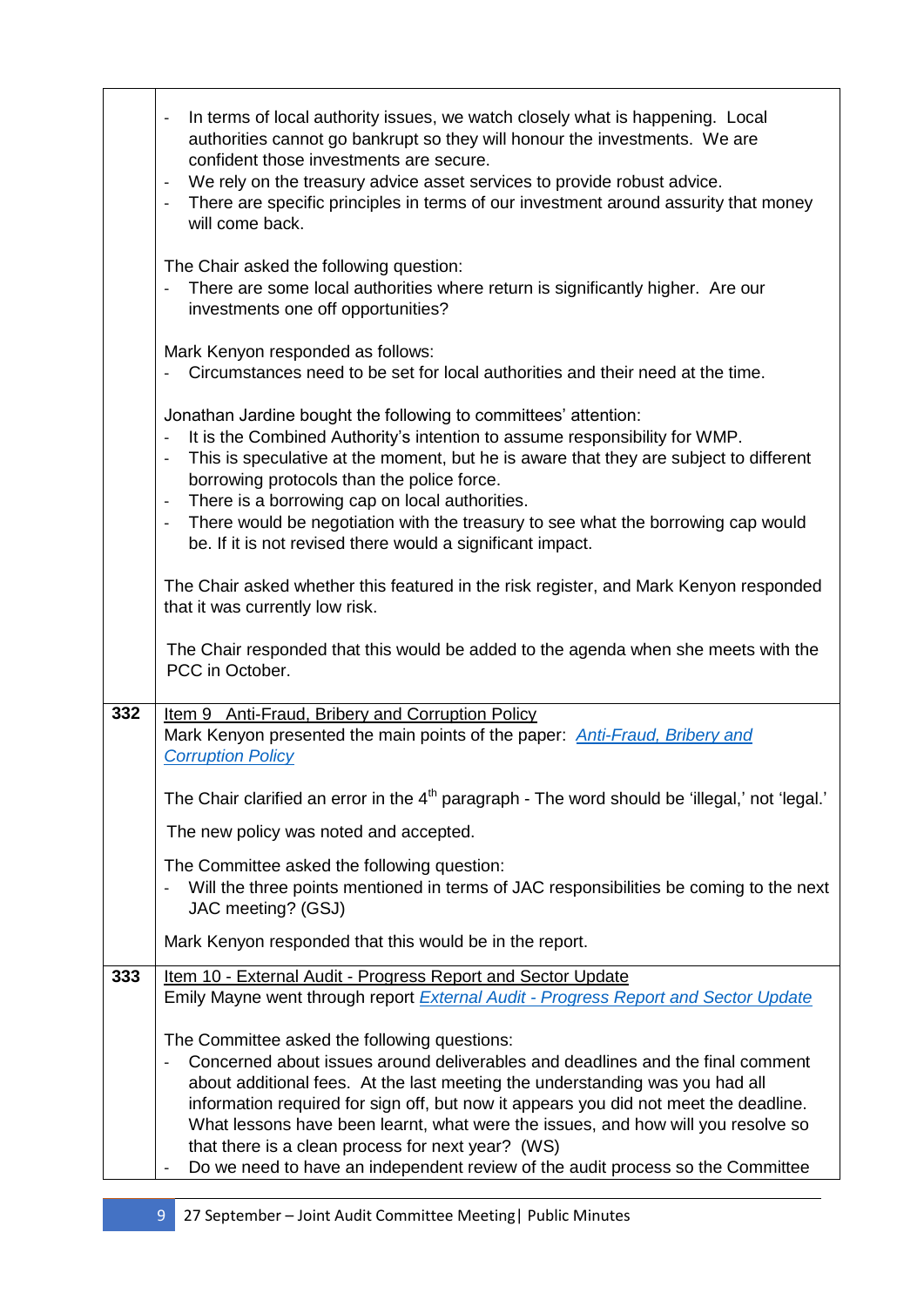can be assured that we have systems in place going forward for a clean audit next year? (WS)

Paul Grady responded as follows:

- The issues were mentioned at a previous committee meeting i.e. the new IT system and the valuation of assets.
- It is not unusual that issues arise with new systems. This was also mentioned at the previous meeting.
- Valuation of assets not changing their value was previously discussed. Then valuation was received towards the end of July suggesting there was material movement, which requiring changes to accounts.
- Opinion was signed late, but it was a combination of late reporting and the new system which were previously mentioned.

The Chair responded as follows:

- These issues were mentioned at the JAC in June, but not at the extraordinary meeting. It is not a huge issue, but sounds quite dramatic with the language in the later report, i.e. removing people from site.
- I am looking for assurance that although there were difficulties, it was not about tensions in relations being under stress.

Paul Grady responded as follow:

- My recollection from the last meeting was we were aiming for 31 July but that it may be late by a few days.
- All of the facts were mentioned in final audit report. This report is minor in terms of update.

The Committee made the following comments:

- I am concerned about the language which is used pertaining to the movement of staff. I would like to know what this language is indicating. (GSJ)

Paul Grady responded as follows:

- At the interim we were not able to get the information needed partly due to the new finance system. Rather than staying and incurring costs, it was agreed with the finance team that we would rearrange the visit.
- This was also done during the final accounts process.
- This was all in the previous report.

The Committee made the following comment:

- From our perspective, this wording when used in an audit report can be quite dramatic. (GSJ)

Paul Grady responded that the statement is factual.

Chair said she is accepting what happened but was concerned about how it read.

Paul Grady responded that he would accept the feedback.

The Committee made the following comment:

We need to understand that lessons have been learnt, that this will not happen again, and that relationships are good. (WS)

Neil Chamberlain responded as follows:

- We were aware that things were going to be tight.
- The change over to the new system has been a challenge.